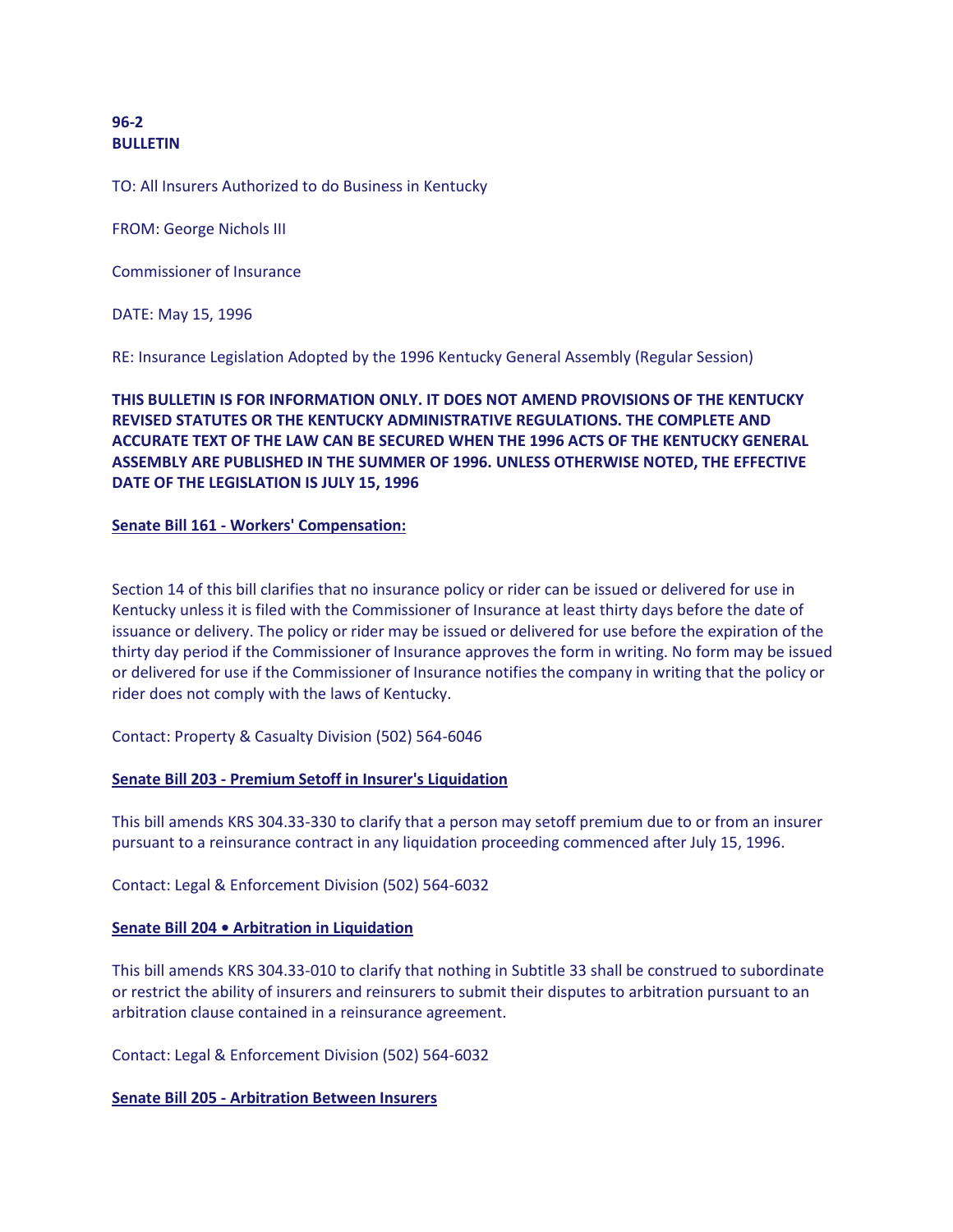This bill amends KRS 417.050 to clarify that contractual arbitration provisions between two or more insurers or reinsurers are enforceable.

## Contact: Legal & Enforcement Division (502) 564-6032

## **Senate Bill 232 - Consumer Product Warranties**

This bill amends the KRS 304.5-070 definition of casualty insurance to create an exception for service contracts to repair, replace or maintain consumer products. Such service contracts will not be considered insurance if the maker of the service contract registers with the commissioner and provides evidence of either sufficient net worth to assure performance on the contract or of an insurance policy or performance bond with an authorized insurer to assure performance of the maker. Manufacturers' warranties are exempted from the requirements of this section.

Contact: Property and Casualty Division (502) 564-6046

# **Senate Bill 284 - Medicare Supplement Insurance:**

This bill makes technical changes in KRS 304.14-500 through 304.14-510 to bring Kentucky's statutes regulating Medicare Supplement insurance in compliance with federal law. This allows Kentucky to retain regulatory authority over Medicare Supplement insurance.

Contact: Legal & Enforcement Division (502) 564-6032

### **Senate Bill 285 - Health Maintenance Organizations:**

Section 1 of this bill amends KRS 304.38-200 to add several subtitles of the Insurance Code to the provisions which govern HMOs. Since the Department already applied these subtitles to HMOs by analogy, no major change in enforcement is anticipated. The new portions of the Insurance Code which now specifically apply to HMOs are:

Subtitle 3 - Authorization of Insurers and General Requirements

Subtitle 7 - Investments

Subtitle 37 - Insurance Holding Company Systems

Section 2 of the bill creates a new section of KRS 304.38 to require HMOs to furnish to the Commissioner a deposit of cash or approved securities in an amount not less than five hundred thousand dollars (\$500,000).

Contact: Financial Standards & Examinations Division (502) 564-6082

### **Senate Bill 288 - Single Premium Life Insurance Policies**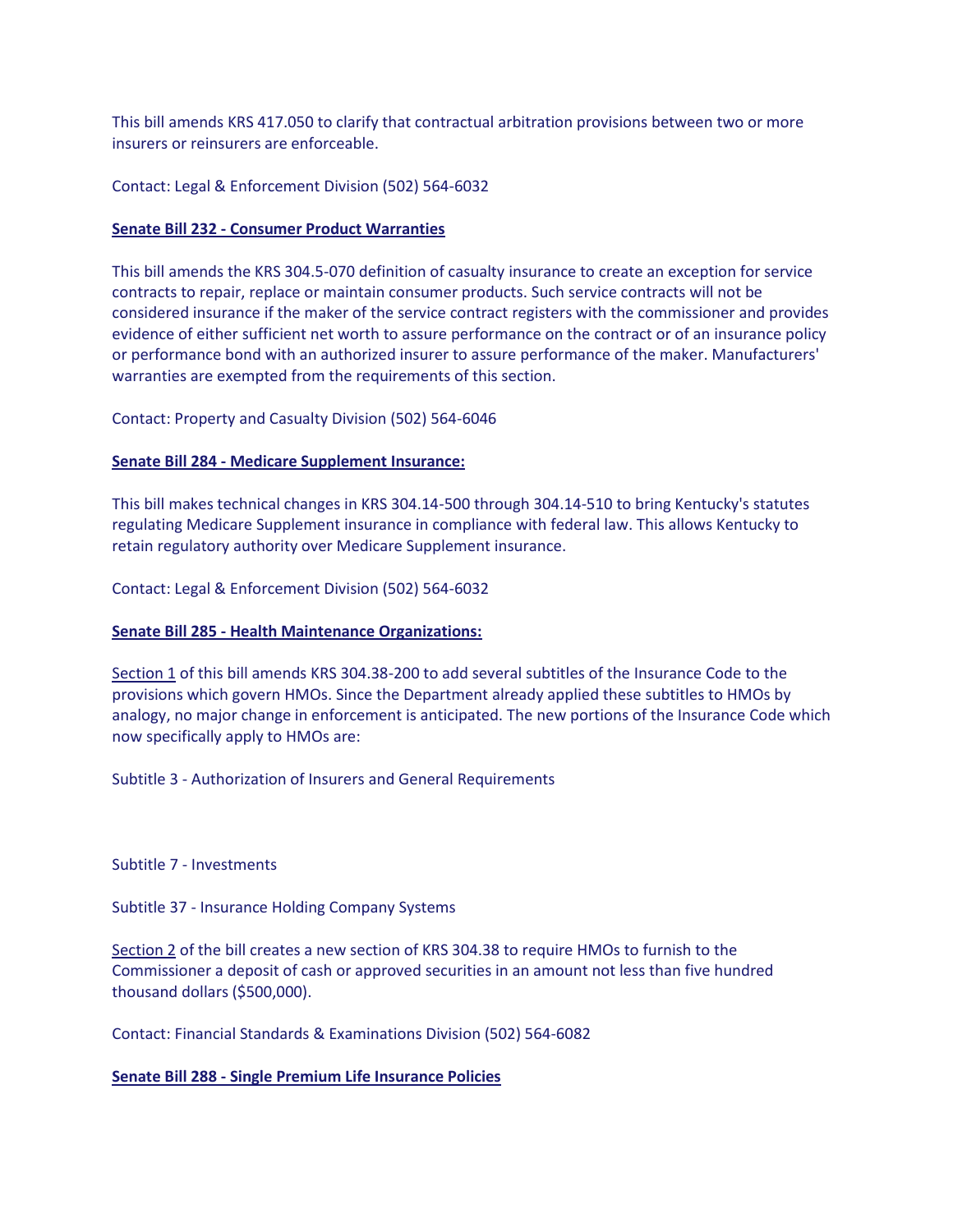Section 1 of this bill amends KRS 304.6-140 to clarify that the minimum standard for valuation of reserves of single premium life insurance policies is five and one-half percent (5.5%) interest.

Sections 2. 3, and 4 of this bill create a new section of KRS 304.6 and amend current sections to require life insurers doing business Ln Kentucky to submit the opinion of a qualified actuary as to the adequacy of its reserves to the Commissioner. This opinion is to be accompanied by a supporting memorandum which is to be kept confidential by the Department.

Section 5 of the bill creates a new section of KRS 304.24 to require insurers domiciled in Kentucky to file a report with the commissioner disclosing any material acquisitions of dispositions of assets or any material nonrenewals, cancellations or revisions of ceded reinsurance agreements. No report is necessary if the transaction has been submitted to the Commissioner for review, approval or information purposes under some other provision of the Insurance Code. The report is due within fifteen (15) days of the end of the calendar month in which the transaction takes place. A copy of the report with all attachments is to be filed with the Insurance department in the insurer's state of domicile and with the National Association of Insurance Commissioners. The reports are required to be held confidential. The section also defines what transactions are material and what information is required in the report.

Contact: Financial Standards & Examinations Division (502) 564-6082

# **Senate Bill 289 - Holding Companies**

Section 1 of this bill amends KRS 304.24-410 to eliminate conflicts between that section and Subtitle 37. These changes are related to acquisition of a controlling interest of a domestic insurer. Details of any transaction which would result in a change of control must be filed with and approved by the commissioner.

Section 2 of the bill amends KRS 304.39-290 to raise the number of directors of the Kentucky Insurance Arbitration Association from five to ten. It also allows a director to designate an unlimited number of alternates who may serve for purposes of claims arbitration.

Section 3 of the bill eliminates the presumption created by KRS 304.37-030 (4)(a) that an insurer's surplus is reasonable if it is at least 200% of the minimum required by the Insurance Code.

Section 4 of the bill amends KRS 304.37-020 (2) (c) (6) to require insurers subject to registration under the Holding Company System Act to include information about all reinsurance agreements in force between an insurer and its affiliates.

Section 5 of the bill amends KRS 304.99-151 to include a penalty for failure to file the information required by KRS 304.24-410 with the commissioner.

Contact: Financial Standards & Examinations Division (502) 564-6082

**Senate Bill 290 - Priority in Liquidation**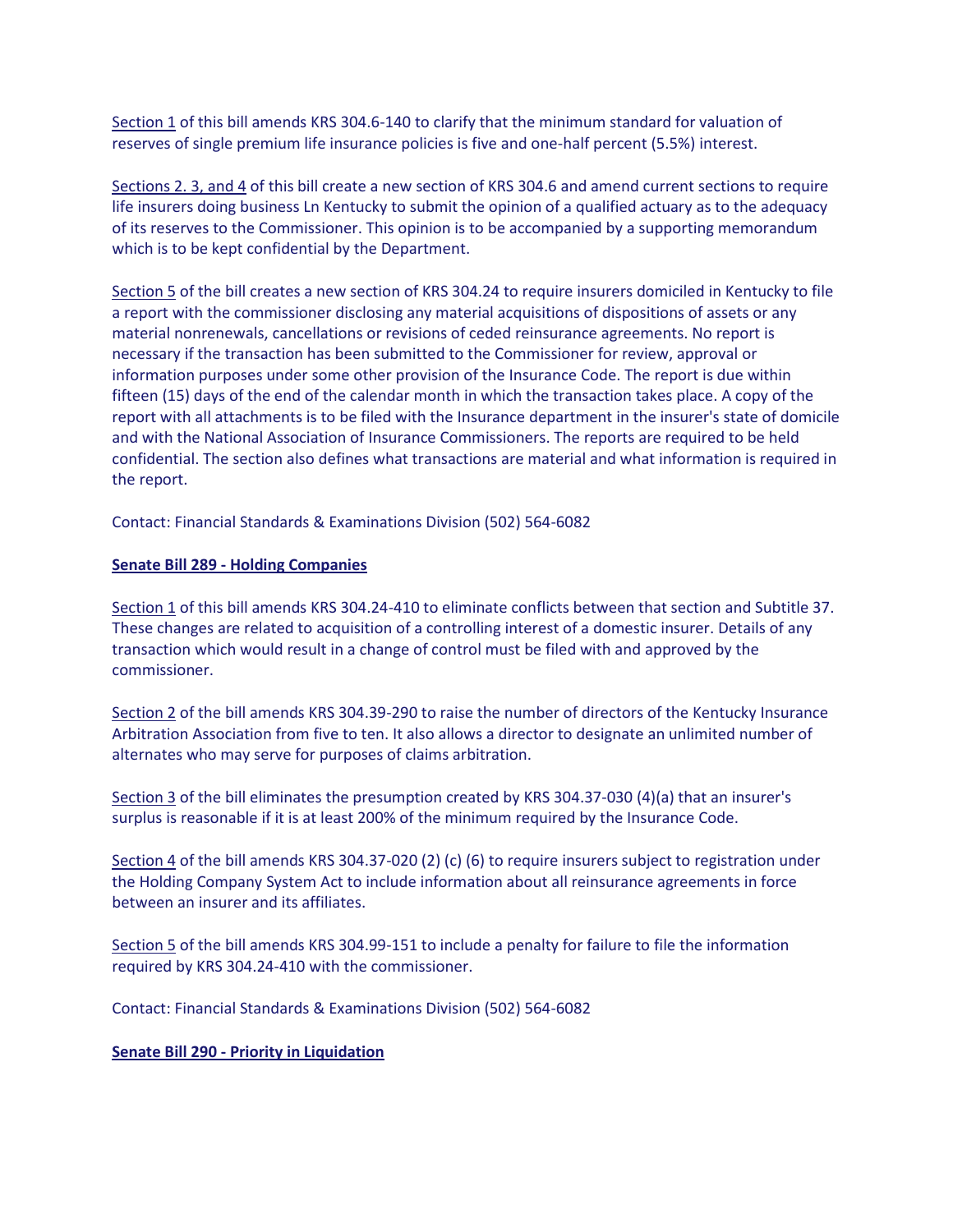This bill amends KRS 304.33-430, the section which determines order of distribution in the liquidation of an insurer to allow policyholders' claims to take priority over a list of other types of claims, including, federal tax claims, reinsurers' claims, punitive damage awards or employees wage claims. The bill also specifies that no claimant shall be permitted to circumvent the priority classes through the use of equitable remedies. These changes will apply to the presently pending liquidation actions.

Contact: Legal and Enforcement Division (502) 564-6032

# **Senate Bill 343 - Health Care Reform:**

This bill makes various amendments to the 1994 Health Care Reform Act. The more notable amendments are as follows:

# Section 1

• Kentucky Kare is included in the definition of accountable health plan.

- Universities and local government employees are no longer mandatory members of the Health Purchasing Alliance, but rather voluntary members.
- The definition of a small group now refers to groups with 50 or less employees or individuals as opposed to 100 or less.

## Sections 2 - 5

• The duties of the Health Policy Board with respect to the Health Purchasing Alliance are now the responsibility of the Department of Insurance.

### Section 7

• Provider-sponsored integrated health delivery networks are now included in the definition of insurer and may offer health benefit plans.

• Provider-sponsored integrated health delivery networks must obtain a certificate of filing from the Department and must demonstrate financial solvency.

### Section 8

• The pre-existing condition exclusion is expanded from 6 months to 12 months.

• An insured cannot be required to replace an individual policy with a group policy unless the group policy is provided by the insured's employer.

### Section 9

• MCR applies to employers with 50 or less employees as well as individuals and Alliance participants.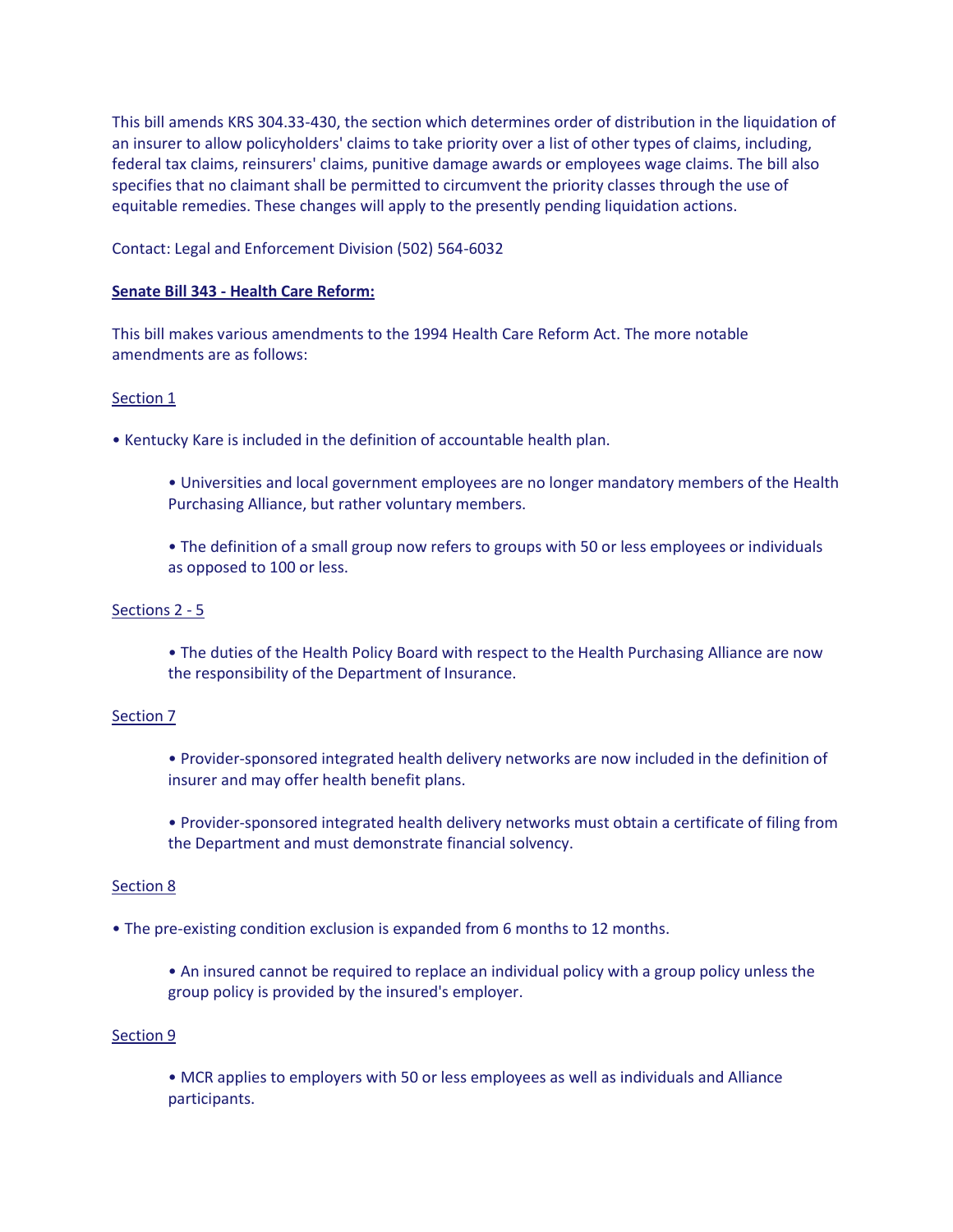• The ratio of the highest rate factor to the lowest rate factor can not exceed five to one.

• Associations in existence on or before January 1, 1996, currently offering health care benefit plans, and meeting the requirements of KRS 304.18-020 are exempt from MCR.

• A rate restriction from a 30% variance above or below the index community rate to no deviation from the index community rate is to be phased in from July 15, 1996 through July 1, 2000.

# Section 11

• The Department, with the advice of the Kentucky Health Insurance Advisory Council, must define five standard plans.

• The Department, with the advice of the Advisory Council, may approve additional plans as standard plans.

### Section 12

• The Kentucky Health Insurance Advisory Council is created consisting of 7 members: the Insurance Commissioner as chair, 2 representatives of insurers, 2 practicing providers, and 2 representatives of consumers.

• The Advisory Council is responsible for reviewing and advising the Commissioner on issues such as the design of standard health benefit plans, the rate filing process, the definition of highrisk condition, and the promulgation or administrative regulations concerning KRS 304.17A, as well as other issues the Commissioner may request.

### Section 13

• Eligible associations are exempt from MCR.

• Existing associations not meeting the statutory definition may apply to the Department for approval as an eligible association before September.

### Section 15

• All rates filed with the Commissioner between July 15, 1995 and July 15, 1996 must be reviewed by the Commissioner before September 13, 1996, to determine if the rates are excessive and if the benefits are no longer reasonable in relation to the premiums or fees charged.

• The Commissioner must direct an insurer to issue refunds if the rates are determined to be excessive or unreasonable in relation to the benefits.

### Section 16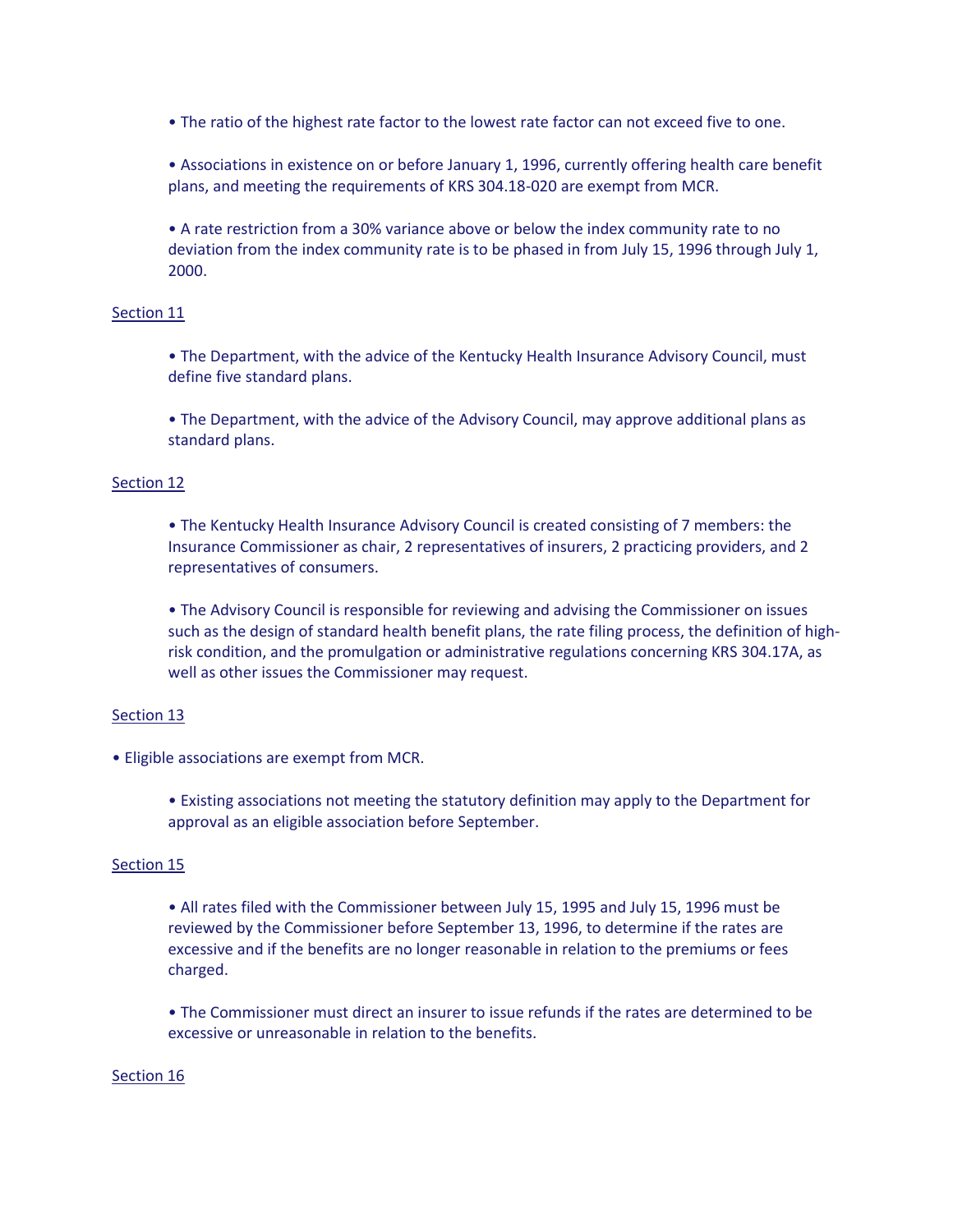• The Commissioner must hold a hearing on a rate filing if the requested rate increase exceeds the consumer price index plus 3%.

• The commissioner must consider the following criteria in reviewing rates:

premium relation to benefits

fees paid to providers

previous premium

effect on policyholders

excessive, inadequate, or unfairly discriminatory

other relevant factors

• The Attorney General must be notified of the rate hearing and the Attorney General shall participate in the hearing.

#### Sections 18 & 19

• These sections set forth the specific requirements for a provider-sponsored integrated health delivery networks to obtain a certificate of filing and demonstrate financial responsibility.

#### Section 20

• This section amends KRS 304.18-110 to provide for 18 months of continuation coverage after the date of group membership termination as opposed to 9 months.

#### Section 21

• The Department is responsible for promulgating administrative regulations and supervising the study on 24-hour health coverage.

#### Repealers

• KRS 216.2903 creating the Kentucky Health Policy Board is repealed.

## **Senate Bill 400 - Medical Malpractice Insurance For Charitable Health Care Providers**

This bill creates a new section of KRS 304.40 which requires insurers offering medical professional liability insurance in Kentucky to make such insurance available to charitable health care providers and persons volunteering to provide medical services to charitable health care providers. Premiums for this coverage will be paid by the Commonwealth of Kentucky from the General Fund upon application by the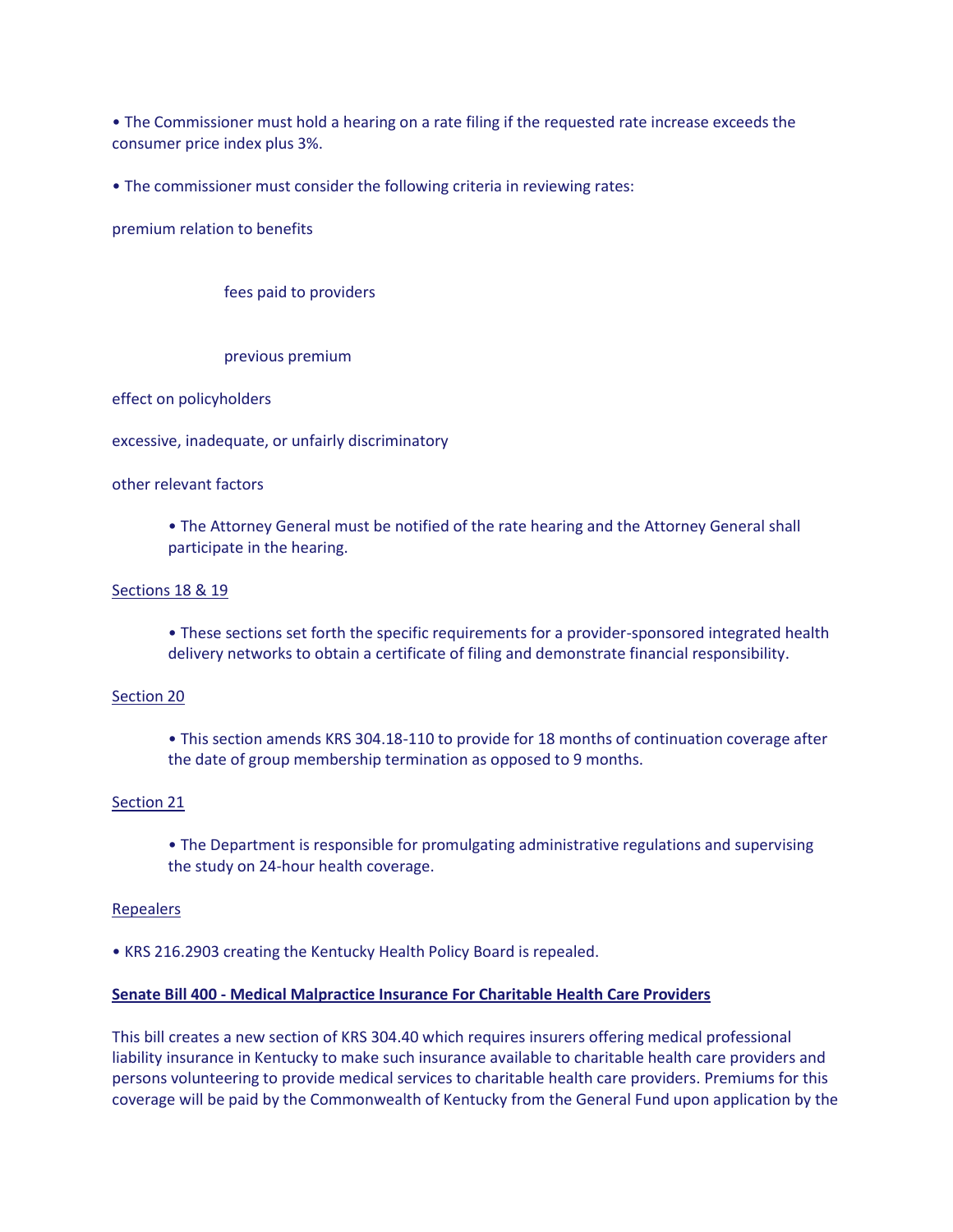charitable health care provider. The Department is to promulgate administrative regulations as to the registration of charitable health care providers and shall annually review the premiums paid by the Commonwealth under this section for reasonableness.

## Contact: Property and Casualty Division (502) 564-6046

## **House Bill 186 - Maternity Benefits:**

This bill requires health benefit plans, as defined in KRS 304.17A-100,

issued or renewed after July 15, 1996, that provide maternity

coverage to provide in-patient care for a mother and newborn for a minimum of 48 hours following a vaginal delivery and 96 hours following a Cesarean section.

This requirement does not apply if:

- 1. The health benefit plan authorizes an initial postpartum home visit which includes the collection of an adequate sample for hereditary and metabolic newborn screening; and
- 2. The attending physician, with the consent of the mother, authorizes a shorter stay upon a determination that the mother and newborn meet certain medical stability requirements.

Contact: Life & Health Division (502) 564-6088

### **House Bill 248 - Credit Health Insurance:**

This bill authorizes an insurer to use higher rates for credit health insurance issued to credit union borrowers of specific credit unions if the coverage is not required as a condition of the loan and if the rates have been filed with the Commissioner and have not been disapproved within 30 days of the filing.

### Contact: Property & Casualty Division (502) 564-6046

### **House Bill 439 - Suspension of Driver's License For No Insurance**

This bill creates a new system designed to catch persons who purchase automobile liability insurance only for the purpose of registering their cars. Once the car is registered, the insurance policy is cancelled. Insurance companies and agents are required to notify the Department of Transportation when a policy or binder is cancelled. Drivers are then required to provide proof of substitute insurance or face suspension of their driver's license.

### Contact: Legal and Enforcement Division (502) 564-6032

### **House Bill 504 - Treatment of Breast Cancer:**

This bill requires health insurance policies which provide coverage for treatment of breast cancer by chemotherapy to provide coverage at the same coinsurance or copayment for high-dose chemotherapy